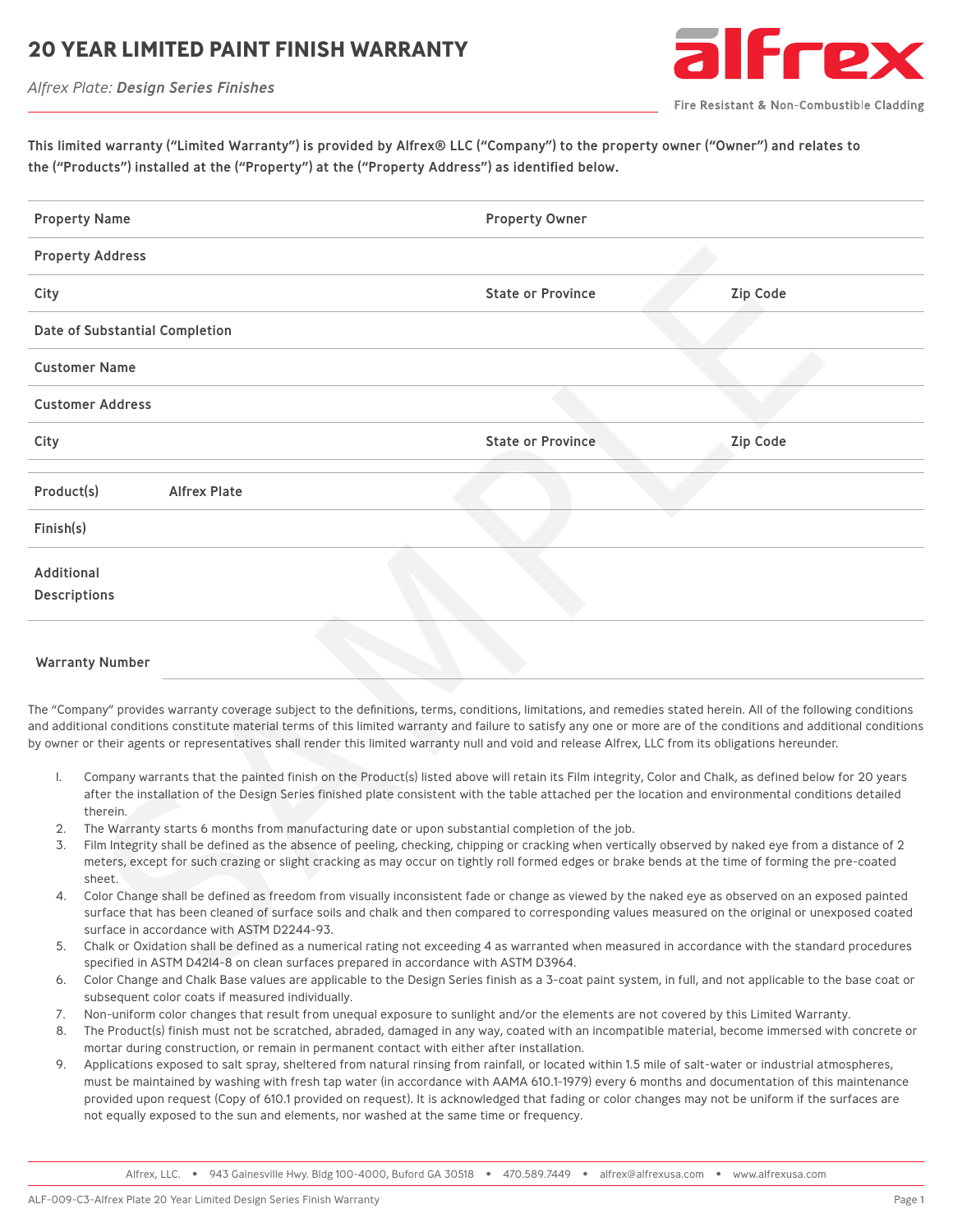# **20 YEAR LIMITED PAINT FINISH WARRANTY**



*Alfrex Plate: Design Series Finishes*

Fire Resistant & Non-Combustible Cladding

- 10. This Limited Warranty does not extend to, or cover: (a) damage to the Product occasioned by improper storage of the coated metal prior to installation or moisture or other contamination detrimental to the Product because of improper packaging, handling, shipping, processing and/or installation; or (b) damage to the Product which suffers from improper forming, fabrication, cut edge exposure, corrosion of the substrate or any other condition between the substrate and coating which causes coating degradation or delamination ; or (c) Forming Alfrex® FR or Alfrex Plate at temperatures below an ambient temperature of 60°F (16°C) which may adversely affect the appearance and performance of the finish coating; (d) any external contaminant or condition which causes coating degradation or delamination including, but not limited to: excessively polluted areas, excessively humid areas, tropical areas, in the vicinity of chemical or iron industry, contact with concrete, mortar, soil, ash, fertilizer, moisture, retaining substance, lead or copper and other dissimilar metals, chemical agents, liquid from copper flashings or copper pipes, green or wet timber or treated timber, attack from chemical or other agents, fumes, liquids or solids other than direct rain or run-off falling onto the product; (e) failure to remove debris and/or failure to provide free drainage of water including internal condensation from all surfaces of the product; (f) installation subject to unusually corrosive environments at any time in the future; (g) corrosion arising within lapped areas of end-lapped sheets; (h) corrosion at cut edges; (i) failure to replace corroded fasteners; (i) all exterior applications exposed to salt spray or within 1 km / 0.62 miles of salt-water or industrial atmospheres; (k) use of applied post paint treatments, coatings, cleaning systems, flashing, fasteners, or components that cause damage to the Design Series finish. External to the state of the state of the state of the state of the state of the state of the state of the state of the state of the state of the state of the state of the state of the state of the state of the state of th
- 11. This Limited Warranty does not cover damage or failure of Product which damage or failure is attributable to acts of God, falling objects, external forces, explosions, fire, terrorism, natural disaster, flood, acts of war, riots, or other such similar or dissimilar occurrences.
- 12. This Limited Warranty is applicable only to installations in the USA and Canada and valid only when confirmed in writing by Alfrex, LLC for a specific project after review of published warranty application forms submitted by the Customer or Owner.
- 13. Owner's sole and exclusive remedy, and Alfrex, LLC's liability under this Limited Warranty will be limited, at Alfrex, LLC's option, to recoating or replacing the Design Series finished Plate with the Product claimed to be defective. Under no circumstances will Alfrex, LLC be held liable for any incidental, special, punitive or consequential damages.
- 14. Alfrex, LLC shall be given a reasonable opportunity to inspect the product claimed to be defective. If after inspection of the product, Alfrex, LLC determines that the claimed defect is covered by this warranty, Alfrex, LLC as its sole option, shall refinish, repair, or replace, the defective Product without charge to the owner.
- 15. Alfrex, LLC must approve any recoating of the metal substrate through submission of three (3) estimates that each includes the name of the coating products to be used, labor and material costs as well as any other costs associated with the work for refinishing or replacing the metal substrate. Alfrex, LLC reserves the right to approve or negotiate the contract for such recoating or replacement work if the initial estimate is unacceptable to Alfrex, LLC.
- 16. All warranty work will be performed by Alfrex, LLC or by a company, customer, contractor, applicator, or distributor selected by Alfrex, LLC. At no time does this warranty confer upon the claiming party or any other party the right to proceed with repair, replacement or restoration without written notice and agreement by a duly authorized officer of Alfrex, LLC. Any such work undertaken by the claiming party or any other party shall be for the claiming party's own account and shall result in this warranty becoming null and void. As color variances may occur between replacement or refinished product in comparison with the originally installed product due to normal weathering and aging of the originally installed product, this condition will not be indicative of a defect in either the replacement product or the originally installed product.
- 17. The warranty for any refinished or replaced metal substrate shall be only for the remainder of the original warranty period applicable to the original coated metal substrate.
- 18. In no event will the original applicable warranty period set forth in the warranty table be extended by a warranty claim.
- 19. In the event of any subsequent failure of any recoated or replaced Design Series finished Plate the Owner shall first make any claims against the supplier of those replacement materials.
- 20. The applicable warranty period shall be limited to, and shall in no event extend beyond, the warranty period as set forth in the warranty table.
- 21. This Limited Warranty is given solely to the Owner and is non-transferable and non-assignable.
- 22. All claims must be submitted in writing to Alfrex LLC in 943 Gainesville HWY, Building 100-4000, Buford, GA 30518. All claims must be accompanied by this certificate, fully completed and signed by the customer that furnished the product to the owner. In order to qualify for warranty coverage, all claims must be submitted within thirty days from the date the damage is first discovered or could have been discovered. No claims can be submitted 30 days after expiration of the warranty period.
- 23. In no event does Alfrex LLC cover the cost of labor or sundry materials required to remove and/or replace any defective product.
- 24. Alfrex LLC reserves the right to discontinue or modify its products lines and coating colors. If the original product or coating color is no longer available, Alfrex LLC agrees to use commercially reasonable efforts to substitute a comparable product.
- 25. This warranty is subject to, enforced by, and construed according to the laws of the State of Georgia. Any legal action to enforce or construe any portion of this warranty shall be brought in a Court of Company's choice in Georgia.
- 26. Any attempt to construe this warranty, be it by law or other legal means, that ultimately leads to any court of competent jurisdiction stating any provision herein as invalid or unenforceable the remainder of the provisions following shall come into effect. These provisions shall come into effect as though the prior provisions had not been contained herein.
- 27. The United Nations Convention on Contracts for the International Sale of Goods is expressly disclaimed and does not apply to the sale of Seller products. Any and all disputes between the parties that may arise pursuant to this order will be heard and determined before an appropriate arbitrator, federal or state court located in Atlanta, Georgia. The owner hereto acknowledges such court has the jurisdiction to interpret and enforce the provisions herein and/ or an arbitrator's judgment, and the owner and the Customer waives any and all objections that they may have as to personal jurisdiction or venue in any of the above courts.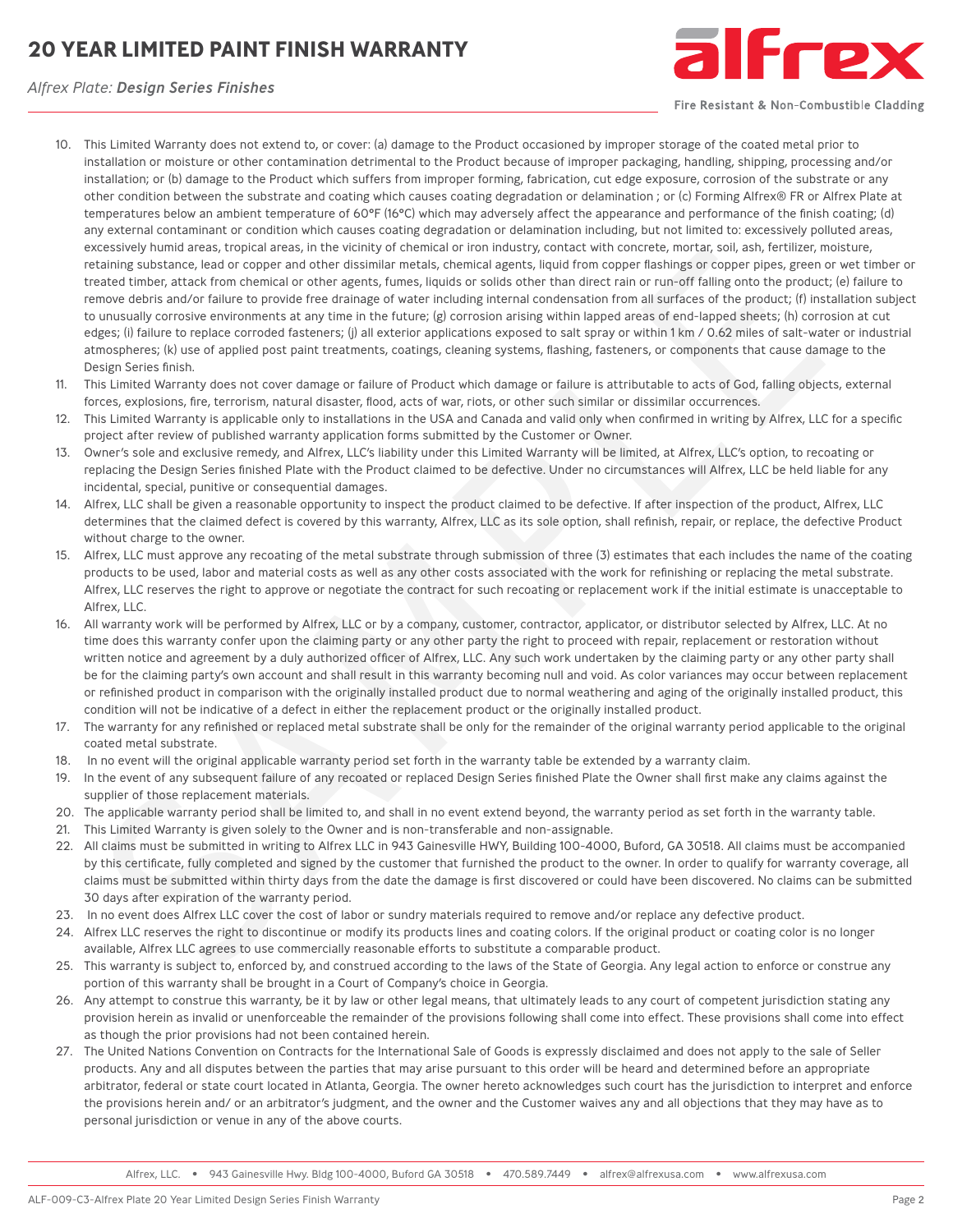## **20 YEAR LIMITED PAINT FINISH WARRANTY**

*Alfrex Plate: Design Series Finishes*



Fire Resistant & Non-Combustible Cladding

- 28. Company has the right to termination of the warranty at any time if a (30) day notice is given to the Customer prior to Rights accruing to Customer are not lost prior to termination.
- 29. All information hereto shall be adhered to by both parties and shall not extend beyond the directives made herein. No modification shall be made without the understanding, consent, and signing by both Customer and Company of a contract explicitly stating this warranty's subsequent modification.
- 30. EXCEPT AS SET FORTH HEREIN, ALFREX, LLC MAKES NO OTHER EXPRESS WARRANTIES AND DISCLAIMS ANY IMPLIED WARRANTIES, INCLUDING ANY IMPLIED WARRANTY OF MERCHANTABILITY OR FITNESS FOR A PARTICULAR PURPOSE OR USE, WITH RESPECT TO ANY OF THE PRODUCTS.
- 31. IT IS UNDERSTOOD AND AGREED THAT THE REMEDIES PROVIDED FOR HEREIN FOR THE FINISH OF THE PRODUCT DESCRIBED ABOVE ARE EXCLUSIVE WHETHER FOR BREACH OF EXPRESS WARRANTIES OR OTHERWISE AND SHALL CONSTITUTE THE OWNER'S EXCLUSIVE REMEDY AND ALFREX, LLC'S EXCLUSIVE LIABILITY. IN NO EVENT SHALL ALFREX, LLC BE LIABLE FOR LABOR COSTS, DIRECT, INDIRECT, INCIDENTAL, PUNITIVE, SPECIAL OR CONSEQUENTIAL DAMAGES FOR ANY BREACH OF ANY EXPRESS OR IMPLIED WARRANTIES IN CONNECTION WITH THE PRODUCT.
- 32. THIS WARRANTY IS THE ONLY EXPRESS WARRANTY EXTENDED BY ALFREX, LLC IN CONNECTION WITH THE PRODUCT, OTHER THAN ALFREX, LLC'S STANDARD COATING WARRANTY, IF ANY, AND THE LIMITED WARRANTY SET OUT IN ALFREX, LLC'S SALES TERMS AND CONDITIONS, FOR THE PRODUCT, AND IT EXCLUDES ALL OTHER WARRANTIES, REPRESENTATIONS OR GUARANTEES, EXPRESS OR IMPLIED, WRITTEN OR ORAL, BY OPERATION OF LAW OR OTHERWISE, INCLUDING WITHOUT LIMITATION, THE IMPLIED WARRANTIES OF MERCHANTABILITY AND FITNESS FOR A PARTICULAR PURPOSE. ALFREX, LLC'S AGGREGATE TOTAL CUMULATIVE LIABLITY UNDER THIS WARRANTY IS LIMITED TO THE DOLLAR AMOUNT OF THE PURCHASE PRICE.
- 33. Owner is solely responsible for proper selection and installation of Alfrex, LLC's products. Owner agrees that it will use Alfrex, LLC products only for their intended uses and according to the specifications and limitations established by Alfrex, LLC from time to time. Owner shall indemnify, defend and hold Alfrex, LLC harmless from and against any and all damages arising out of or relating to improper product selection, application, use, misuse, neglect, abuse of products or improper installation or incorporation of products.

| וויור בובט וואמתמוז דיטר ויובתטוומוזומטובו דיטת רוווזיבסט רטת מירמתונטבמת רטתרטטב טת טטב, וויודתכטרבט דוט מוזד<br>IT IS UNDERSTOOD AND AGREED THAT THE REMEDIES PROVIDED FOR HEREIN FOR THE FINISH OF THE PRODUCT DESCRIBED ABOVE ARE EXC<br>WHETHER FOR BREACH OF EXPRESS WARRANTIES OR OTHERWISE AND SHALL CONSTITUTE THE OWNER'S EXCLUSIVE REMEDY AND ALFREX,<br>LLC'S EXCLUSIVE LIABILITY. IN NO EVENT SHALL ALFREX, LLC BE LIABLE FOR LABOR COSTS, DIRECT, INDIRECT, INCIDENTAL, PUNITIVE, SPECIA<br>CONSEQUENTIAL DAMAGES FOR ANY BREACH OF ANY EXPRESS OR IMPLIED WARRANTIES IN CONNECTION WITH THE PRODUCT.<br>THIS WARRANTY IS THE ONLY EXPRESS WARRANTY EXTENDED BY ALFREX, LLC IN CONNECTION WITH THE PRODUCT, OTHER THAN ALFREX,<br>LLC'S STANDARD COATING WARRANTY, IF ANY, AND THE LIMITED WARRANTY SET OUT IN ALFREX, LLC'S SALES TERMS AND CONDITIONS, FOI<br>THE PRODUCT, AND IT EXCLUDES ALL OTHER WARRANTIES, REPRESENTATIONS OR GUARANTEES, EXPRESS OR IMPLIED, WRITTEN OR ORAL, E<br>OPERATION OF LAW OR OTHERWISE, INCLUDING WITHOUT LIMITATION, THE IMPLIED WARRANTIES OF MERCHANTABILITY AND FITNESS FOR A<br>PARTICULAR PURPOSE. ALFREX, LLC'S AGGREGATE TOTAL CUMULATIVE LIABLITY UNDER THIS WARRANTY IS LIMITED TO THE DOLLAR AMOUI<br>THE PURCHASE PRICE.<br>Owner is solely responsible for proper selection and installation of Alfrex, LLC's products. Owner agrees that it will use Alfrex, LLC products or<br>their intended uses and according to the specifications and limitations established by Alfrex, LLC from time to time. Owner shall indemnify, de<br>and hold Alfrex, LLC harmless from and against any and all damages arising out of or relating to improper product selection, application, use,<br>neglect, abuse of products or improper installation or incorporation of products. |
|---------------------------------------------------------------------------------------------------------------------------------------------------------------------------------------------------------------------------------------------------------------------------------------------------------------------------------------------------------------------------------------------------------------------------------------------------------------------------------------------------------------------------------------------------------------------------------------------------------------------------------------------------------------------------------------------------------------------------------------------------------------------------------------------------------------------------------------------------------------------------------------------------------------------------------------------------------------------------------------------------------------------------------------------------------------------------------------------------------------------------------------------------------------------------------------------------------------------------------------------------------------------------------------------------------------------------------------------------------------------------------------------------------------------------------------------------------------------------------------------------------------------------------------------------------------------------------------------------------------------------------------------------------------------------------------------------------------------------------------------------------------------------------------------------------------------------------------|
| <b>Accepted By:</b>                                                                                                                                                                                                                                                                                                                                                                                                                                                                                                                                                                                                                                                                                                                                                                                                                                                                                                                                                                                                                                                                                                                                                                                                                                                                                                                                                                                                                                                                                                                                                                                                                                                                                                                                                                                                                   |
| Alfrex, LLC.                                                                                                                                                                                                                                                                                                                                                                                                                                                                                                                                                                                                                                                                                                                                                                                                                                                                                                                                                                                                                                                                                                                                                                                                                                                                                                                                                                                                                                                                                                                                                                                                                                                                                                                                                                                                                          |
| 943 Gainesville Hwy.                                                                                                                                                                                                                                                                                                                                                                                                                                                                                                                                                                                                                                                                                                                                                                                                                                                                                                                                                                                                                                                                                                                                                                                                                                                                                                                                                                                                                                                                                                                                                                                                                                                                                                                                                                                                                  |
| <b>Building 100-4000</b>                                                                                                                                                                                                                                                                                                                                                                                                                                                                                                                                                                                                                                                                                                                                                                                                                                                                                                                                                                                                                                                                                                                                                                                                                                                                                                                                                                                                                                                                                                                                                                                                                                                                                                                                                                                                              |
| Buford, GA 30518                                                                                                                                                                                                                                                                                                                                                                                                                                                                                                                                                                                                                                                                                                                                                                                                                                                                                                                                                                                                                                                                                                                                                                                                                                                                                                                                                                                                                                                                                                                                                                                                                                                                                                                                                                                                                      |
| Phone: 470.589.7449                                                                                                                                                                                                                                                                                                                                                                                                                                                                                                                                                                                                                                                                                                                                                                                                                                                                                                                                                                                                                                                                                                                                                                                                                                                                                                                                                                                                                                                                                                                                                                                                                                                                                                                                                                                                                   |
| <b>Authorized By</b>                                                                                                                                                                                                                                                                                                                                                                                                                                                                                                                                                                                                                                                                                                                                                                                                                                                                                                                                                                                                                                                                                                                                                                                                                                                                                                                                                                                                                                                                                                                                                                                                                                                                                                                                                                                                                  |
| <b>Authorized Signature</b>                                                                                                                                                                                                                                                                                                                                                                                                                                                                                                                                                                                                                                                                                                                                                                                                                                                                                                                                                                                                                                                                                                                                                                                                                                                                                                                                                                                                                                                                                                                                                                                                                                                                                                                                                                                                           |
| Date                                                                                                                                                                                                                                                                                                                                                                                                                                                                                                                                                                                                                                                                                                                                                                                                                                                                                                                                                                                                                                                                                                                                                                                                                                                                                                                                                                                                                                                                                                                                                                                                                                                                                                                                                                                                                                  |

Alfrex, LLC. • 943 Gainesville Hwy. Bldg 100-4000, Buford GA 30518 • 470.589.7449 • alfrex@alfrexusa.com • www.alfrexusa.com